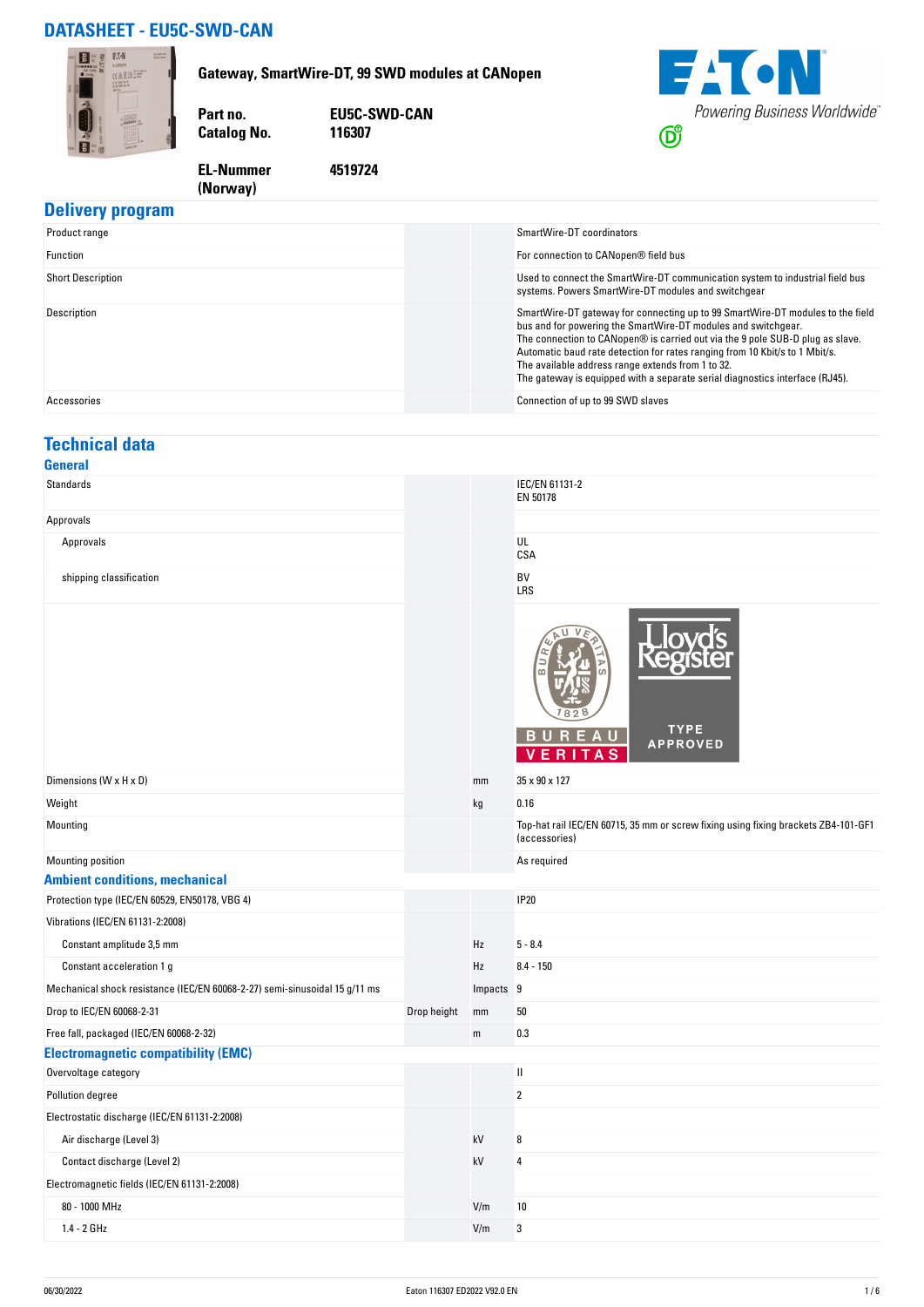| 2 - 2.7 GHz                                                                       |                           | V/m             | 1                                                                   |
|-----------------------------------------------------------------------------------|---------------------------|-----------------|---------------------------------------------------------------------|
| Radio interference suppression                                                    |                           |                 | <b>EN 55011 Class A</b>                                             |
| Burst (IEC/EN 61131-2:2008, Level 3)                                              |                           |                 |                                                                     |
| Supply cable                                                                      |                           | kV              | 2                                                                   |
| Fieldbus cable                                                                    |                           | kV              | 1                                                                   |
| SmartWire-DT cable                                                                |                           | kV              | 1                                                                   |
| Surge (IEC/EN 61131-2:2008, Level 1)                                              |                           |                 |                                                                     |
| Supply cable                                                                      |                           |                 | $0.5$ kV                                                            |
| Radiated RFI (IEC/EN 61131-2:2008, Level 3)                                       |                           | V               | 10                                                                  |
| <b>Operating conditions</b>                                                       |                           |                 |                                                                     |
| Climatic environmental conditions                                                 |                           |                 |                                                                     |
| Climatic proofing                                                                 |                           |                 | In accordance with IEC 60068-2                                      |
| Ambient temperature                                                               |                           |                 |                                                                     |
| Operation                                                                         | $\vartheta$               | °C              | $-25 - +55$                                                         |
| Storage                                                                           | $\vartheta$               | °C              | $-40 - +70$                                                         |
| Atmospheric conditions                                                            |                           |                 |                                                                     |
| Relative humidity, non-condensing (IEC/EN 60068-2-30)                             |                           | $\%$            | $5 - 95$                                                            |
| Air pressure (operation)                                                          |                           | hPa             | 795 - 1080                                                          |
| <b>Supply voltage UAux</b>                                                        |                           |                 |                                                                     |
| Rated operational voltage                                                         | $U_{Aux}$                 | $\sf V$         | 24 V DC (-15/+20%)                                                  |
| Residual ripple on the input voltage                                              |                           | %               | $\leq 5$                                                            |
| Protection against polarity reversal                                              |                           |                 | Yes                                                                 |
| Max. current                                                                      | $I_{\text{max}}$          | Α               | 3                                                                   |
| Short-circuit rating                                                              |                           |                 | no, external fuse FAZ Z3                                            |
| Power loss                                                                        | P                         | W               | Normally 1                                                          |
| Potential isolation                                                               |                           |                 | No                                                                  |
| Rated operating voltage of 24-V-DC slaves                                         |                           | V               | typ. $U_{Aux}$ - 0.2                                                |
| <b>Supply voltage UPow</b>                                                        |                           |                 |                                                                     |
| Supply voltage                                                                    | U <sub>Pow</sub>          | V               | 24 V DC (-15/+20%)                                                  |
| Input voltage ripple                                                              |                           | $\%$            | $\leq 5$                                                            |
| Protection against polarity reversal                                              |                           |                 | yes                                                                 |
| Rated current                                                                     |                           | Α               | 0.6                                                                 |
| Overload proof                                                                    |                           |                 | yes                                                                 |
| Inrush current and duration                                                       |                           | Α               | 12.5 A/6 ms                                                         |
| Heat dissipation at 24 V DC                                                       |                           | W               | 3.8                                                                 |
| Potential isolation between U <sub>Pow</sub> and 15 V SmartWire-DT supply voltage |                           |                 | No                                                                  |
|                                                                                   |                           |                 |                                                                     |
| Bridging voltage dips                                                             |                           | ms              | 10                                                                  |
| <b>Repetition rate</b>                                                            |                           | $\mathbb S$     | 1                                                                   |
| <b>Status indication</b><br><b>SmartWire-DT supply voltage</b>                    |                           | LED             | yes                                                                 |
| Rated operating voltage                                                           | $\mathsf{U}_{\mathsf{e}}$ | V               | $14,5 \pm 3 \%$                                                     |
|                                                                                   |                           |                 |                                                                     |
| max. current                                                                      | $I_{\text{max}}$          | Α               | 0.7                                                                 |
| Short-circuit rating<br><b>Connection supply voltages</b>                         |                           |                 | Yes                                                                 |
| <b>Connection type</b>                                                            |                           |                 | Push in terminals                                                   |
| Solid                                                                             |                           |                 | $0.2 - 1.5$                                                         |
|                                                                                   |                           | mm <sup>2</sup> |                                                                     |
| Flexible with ferrule                                                             |                           | mm <sup>2</sup> | $0.25 - 1.5$                                                        |
| UL/CSA solid or stranded                                                          |                           | AWG             | $24 - 16$                                                           |
| <b>SmartWire-DT network</b>                                                       |                           |                 |                                                                     |
| <b>Station type</b>                                                               |                           |                 | SmartWire-DT master                                                 |
| Number of SmartWire-DT slaves                                                     |                           |                 | 99                                                                  |
| <b>Baud Rates</b>                                                                 |                           | kBd             | 125<br>250                                                          |
| Status indication                                                                 |                           |                 | SmartWire-DT master LED: red/green<br>Configurations LED: red/green |
| Connections                                                                       |                           |                 | Plug, 8-pole                                                        |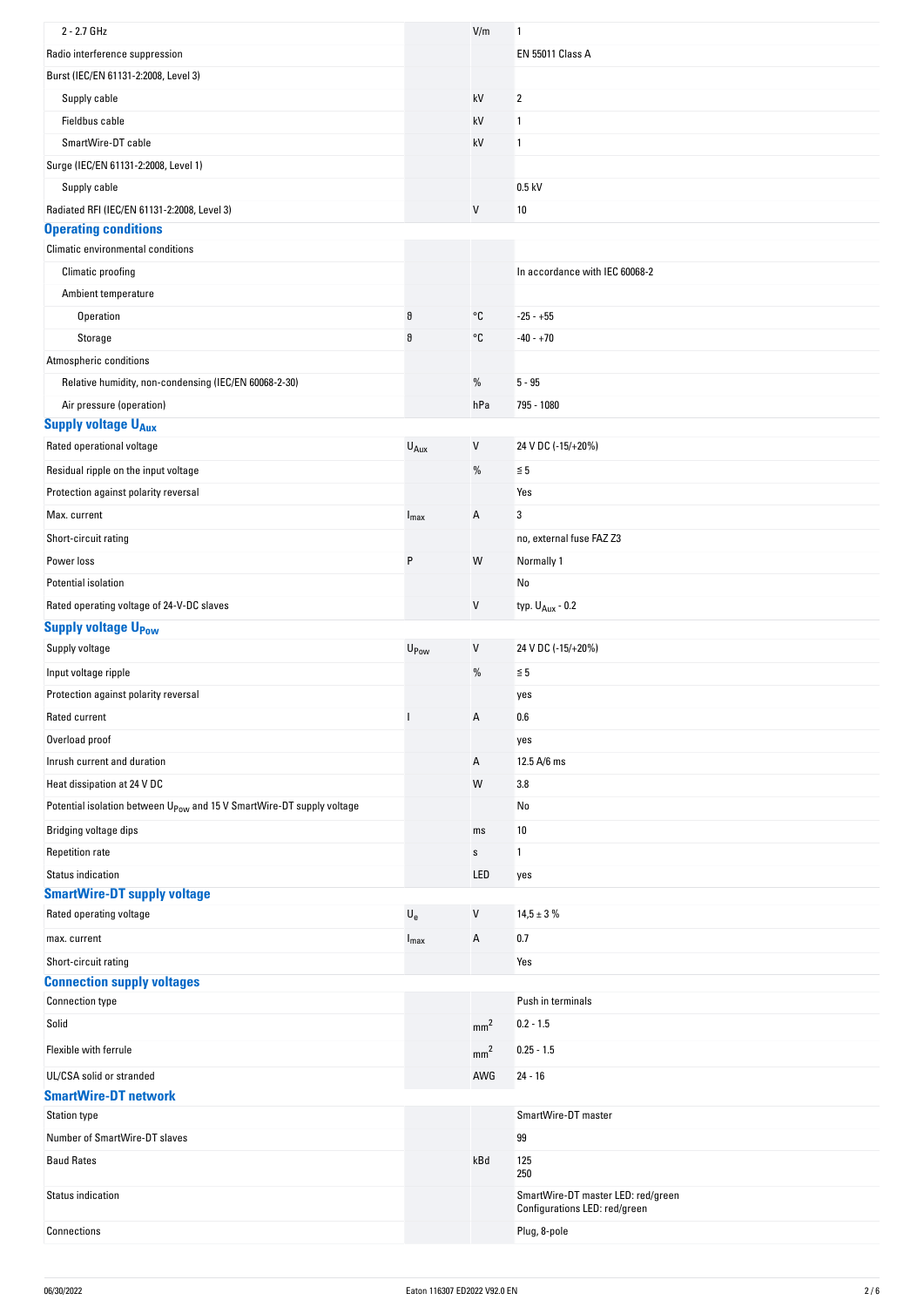| Plug connector                           |              |            | <b>Blade terminal SWD4-8MF2</b>                                                                                                                                                                                                                             |
|------------------------------------------|--------------|------------|-------------------------------------------------------------------------------------------------------------------------------------------------------------------------------------------------------------------------------------------------------------|
| <b>Fieldbus interface</b>                |              |            |                                                                                                                                                                                                                                                             |
| Module type                              |              |            | CANopen® slave                                                                                                                                                                                                                                              |
| Protocol                                 |              |            | <b>CANopen®</b>                                                                                                                                                                                                                                             |
| Input data, max.                         |              | Byte       | 128                                                                                                                                                                                                                                                         |
| Output data, max.                        |              | Byte       | 128                                                                                                                                                                                                                                                         |
| <b>Baud Rate</b>                         |              |            |                                                                                                                                                                                                                                                             |
| <b>Baud Rates</b>                        |              |            | up to 1 MBit/s                                                                                                                                                                                                                                              |
| Baud rate setting                        |              |            | automatic                                                                                                                                                                                                                                                   |
| <b>Station address</b>                   |              |            | 232                                                                                                                                                                                                                                                         |
| Address allocation                       |              |            | via DIP switch                                                                                                                                                                                                                                              |
| Status display interface                 | Multi colour | <b>LED</b> | CAN                                                                                                                                                                                                                                                         |
| <b>Terminating resistor</b>              |              |            | Switchable via DIP switches                                                                                                                                                                                                                                 |
| Connection design for field bus          |              |            | 1 x SUB-D plug, 9-pole                                                                                                                                                                                                                                      |
| Potential isolation                      |              |            | Yes                                                                                                                                                                                                                                                         |
| <b>Technical data in sheet catalogue</b> |              |            |                                                                                                                                                                                                                                                             |
| Other technical data (sheet catalogue)   |              |            | <b>Technical data</b>                                                                                                                                                                                                                                       |
| <b>Notes</b>                             |              |            | If contactors with a total current consumption > 3 A are connected, a power feeder<br>module EU5C-SWD-PF1/2 has to be used.<br>If SWD modules with a total current consumption > 0.7 A are connected, a power<br>feeder module EU5C-SWD-PF2 has to be used. |

# **Design verification as per IEC/EN 61439**

| Technical data for design verification                                                                                    |                   |    |                                                                                                                                     |
|---------------------------------------------------------------------------------------------------------------------------|-------------------|----|-------------------------------------------------------------------------------------------------------------------------------------|
| Rated operational current for specified heat dissipation                                                                  | $I_{n}$           | А  | 0                                                                                                                                   |
| Heat dissipation per pole, current-dependent                                                                              | $P_{vid}$         | W  | $\boldsymbol{0}$                                                                                                                    |
| Equipment heat dissipation, current-dependent                                                                             | $P_{\text{vid}}$  | W  | 0                                                                                                                                   |
| Static heat dissipation, non-current-dependent                                                                            | $P_{VS}$          | W  | 1                                                                                                                                   |
| Heat dissipation capacity                                                                                                 | $P_{\text{diss}}$ | W  | 0                                                                                                                                   |
| Operating ambient temperature min.                                                                                        |                   | °C | $-25$                                                                                                                               |
| Operating ambient temperature max.                                                                                        |                   | °C | 55                                                                                                                                  |
| Degree of Protection                                                                                                      |                   |    | <b>IP20</b>                                                                                                                         |
| IEC/EN 61439 design verification                                                                                          |                   |    |                                                                                                                                     |
| 10.2 Strength of materials and parts                                                                                      |                   |    |                                                                                                                                     |
| 10.2.2 Corrosion resistance                                                                                               |                   |    | Meets the product standard's requirements.                                                                                          |
| 10.2.3.1 Verification of thermal stability of enclosures                                                                  |                   |    | Meets the product standard's requirements.                                                                                          |
| 10.2.3.2 Verification of resistance of insulating materials to normal heat                                                |                   |    | Meets the product standard's requirements.                                                                                          |
| 10.2.3.3 Verification of resistance of insulating materials to abnormal heat<br>and fire due to internal electric effects |                   |    | Meets the product standard's requirements.                                                                                          |
| 10.2.4 Resistance to ultra-violet (UV) radiation                                                                          |                   |    | Meets the product standard's requirements.                                                                                          |
| 10.2.5 Lifting                                                                                                            |                   |    | Does not apply, since the entire switchgear needs to be evaluated.                                                                  |
| 10.2.6 Mechanical impact                                                                                                  |                   |    | Does not apply, since the entire switchgear needs to be evaluated.                                                                  |
| 10.2.7 Inscriptions                                                                                                       |                   |    | Meets the product standard's requirements.                                                                                          |
| 10.3 Degree of protection of ASSEMBLIES                                                                                   |                   |    | Meets the product standard's requirements.                                                                                          |
| 10.4 Clearances and creepage distances                                                                                    |                   |    | Meets the product standard's requirements.                                                                                          |
| 10.5 Protection against electric shock                                                                                    |                   |    | Does not apply, since the entire switchgear needs to be evaluated.                                                                  |
| 10.6 Incorporation of switching devices and components                                                                    |                   |    | Does not apply, since the entire switchgear needs to be evaluated.                                                                  |
| 10.7 Internal electrical circuits and connections                                                                         |                   |    | Is the panel builder's responsibility.                                                                                              |
| 10.8 Connections for external conductors                                                                                  |                   |    | Is the panel builder's responsibility.                                                                                              |
| 10.9 Insulation properties                                                                                                |                   |    |                                                                                                                                     |
| 10.9.2 Power-frequency electric strength                                                                                  |                   |    | Is the panel builder's responsibility.                                                                                              |
| 10.9.3 Impulse withstand voltage                                                                                          |                   |    | Is the panel builder's responsibility.                                                                                              |
| 10.9.4 Testing of enclosures made of insulating material                                                                  |                   |    | Is the panel builder's responsibility.                                                                                              |
| 10.10 Temperature rise                                                                                                    |                   |    | The panel builder is responsible for the temperature rise calculation. Eaton will<br>provide heat dissipation data for the devices. |
| 10.11 Short-circuit rating                                                                                                |                   |    | Is the panel builder's responsibility.                                                                                              |
| 10.12 Electromagnetic compatibility                                                                                       |                   |    | Is the panel builder's responsibility.                                                                                              |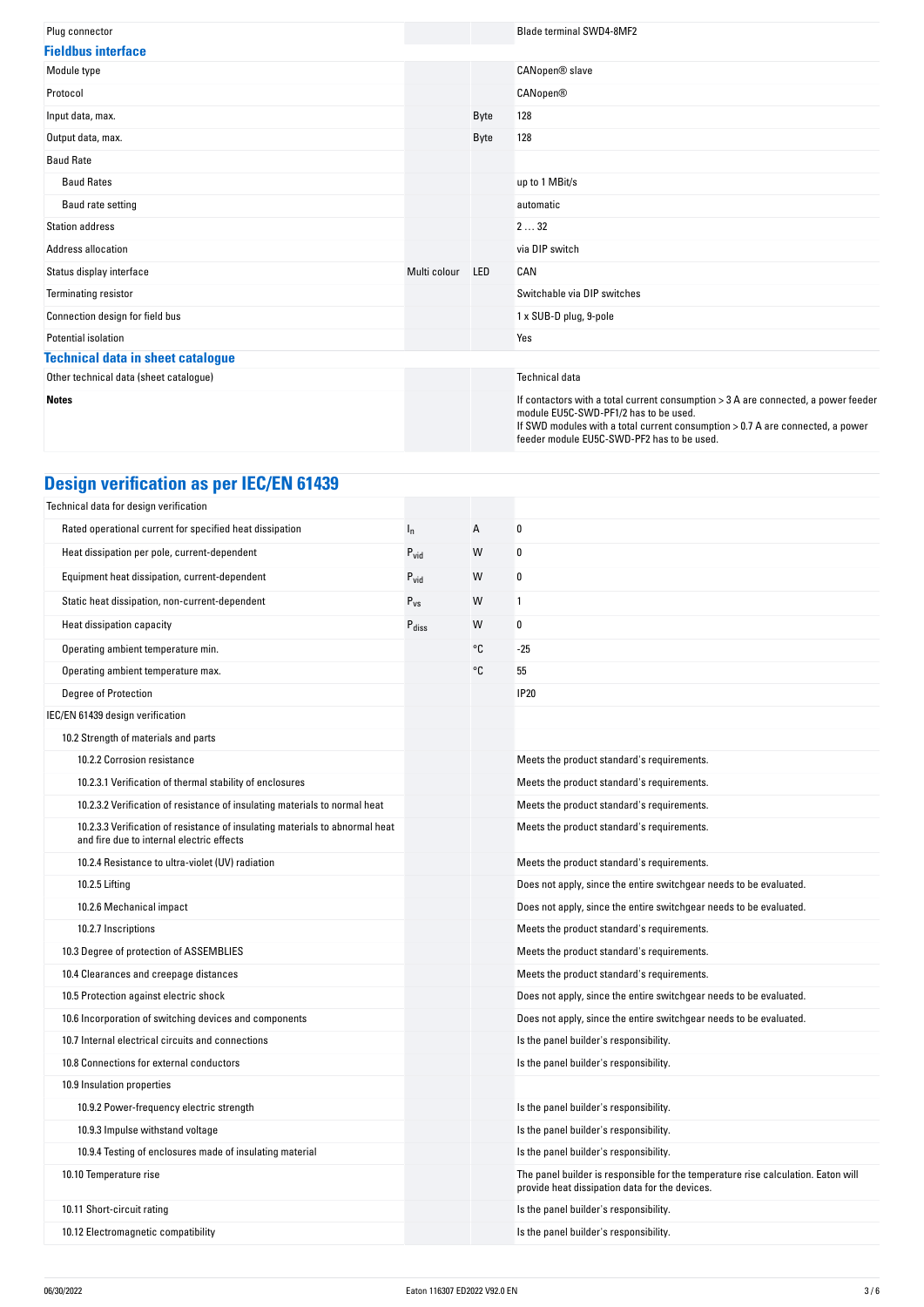10.13 Mechanical function The instruction The device meets the requirements, provided the information in the instruction leaflet (IL) is observed.

### **Technical data ETIM 8.0**

Programmable logic controllers PLC (EG000024) / Fieldbus, decentr. periphery - communication module (EC001604)

| Electric engineering, automation, process control engineering / Control / Field bus, decentralized peripheral / Field bus, decentralized peripheral - communications module |  |
|-----------------------------------------------------------------------------------------------------------------------------------------------------------------------------|--|
| (ecl@ss10.0.1-27-24-26-08 [BAA073013])                                                                                                                                      |  |

| Supply voltage AC 50 Hz                                | $\sf V$ | $0 - 0$       |
|--------------------------------------------------------|---------|---------------|
| Supply voltage AC 60 Hz                                | V       | $0 - 0$       |
| Supply voltage DC                                      | $\vee$  | $20.4 - 28.8$ |
| Voltage type of supply voltage                         |         | DC            |
| Supporting protocol for TCP/IP                         |         | No            |
| Supporting protocol for PROFIBUS                       |         | No            |
| Supporting protocol for CAN                            |         | Yes           |
| Supporting protocol for INTERBUS                       |         | No            |
| Supporting protocol for ASI                            |         | No            |
| Supporting protocol for KNX                            |         | No            |
| Supporting protocol for Modbus                         |         | No            |
| Supporting protocol for Data-Highway                   |         | No            |
| Supporting protocol for DeviceNet                      |         | No            |
| Supporting protocol for SUCONET                        |         | No            |
| Supporting protocol for LON                            |         | No            |
| Supporting protocol for SERCOS                         |         | No            |
| Supporting protocol for PROFINET IO                    |         | No            |
| Supporting protocol for PROFINET CBA                   |         | No            |
| Supporting protocol for Foundation Fieldbus            |         | No            |
| Supporting protocol for EtherNet/IP                    |         | No            |
| Supporting protocol for AS-Interface Safety at Work    |         | No            |
| Supporting protocol for DeviceNet Safety               |         | No            |
| Supporting protocol for INTERBUS-Safety                |         | No            |
| Supporting protocol for PROFIsafe                      |         | No            |
| Supporting protocol for SafetyBUS p                    |         | No            |
| Supporting protocol for other bus systems              |         | No            |
| Radio standard Bluetooth                               |         | No            |
| Radio standard Wi-Fi 802.11                            |         | No            |
| Radio standard GPRS                                    |         | No            |
| Radio standard eGPRS                                   |         | No            |
| Radio standard GSM                                     |         | No            |
| Radio standard LTE                                     |         | No            |
| Radio standard UMTS                                    |         | No            |
| 10 link master                                         |         | No            |
| System accessory                                       |         | Yes           |
| Degree of protection (IP)                              |         | <b>IP20</b>   |
| With potential separation                              |         | No            |
| Fieldbus connection over separate bus coupler possible |         | No            |
| Rail mounting possible                                 |         | Yes           |
| Wall mounting/direct mounting                          |         | Yes           |
| Front built-in possible                                |         | No            |
| Rack-assembly possible                                 |         | No            |
| Suitable for safety functions                          |         | Yes           |
| SIL according to IEC 61508                             |         | None          |
| Performance level according to EN ISO 13849-1          |         | None          |
| Appendant operation agent (Ex ia)                      |         | No            |
| Appendant operation agent (Ex ib)                      |         | No            |
| Explosion safety category for gas                      |         | None          |
| Explosion safety category for dust                     |         | None          |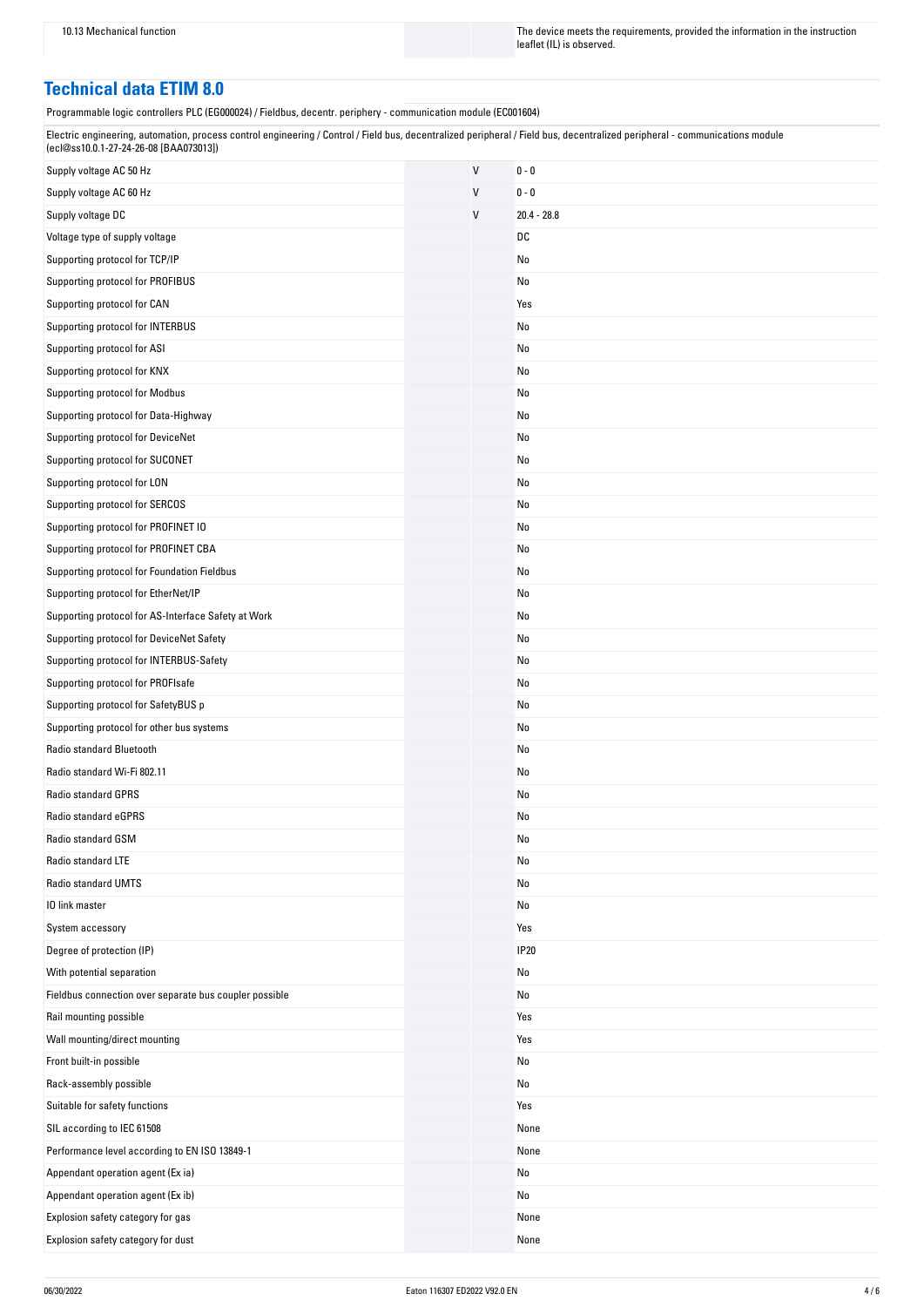| Width  | mm | 35  |
|--------|----|-----|
| Height | mm | 90  |
| Depth  | mm | 127 |

| <b>Approvals</b>                     |                          |
|--------------------------------------|--------------------------|
| UL File No.                          | E29184                   |
| UL Category Control No.              | <b>NKCR</b>              |
| CSA File No.                         | 2324643                  |
| <b>CSA Class No.</b>                 | 3211-07                  |
| North America Certification          | UL listed, CSA certified |
| Specially designed for North America | No                       |

## **Dimensions**



SmartWire-DT Gateways